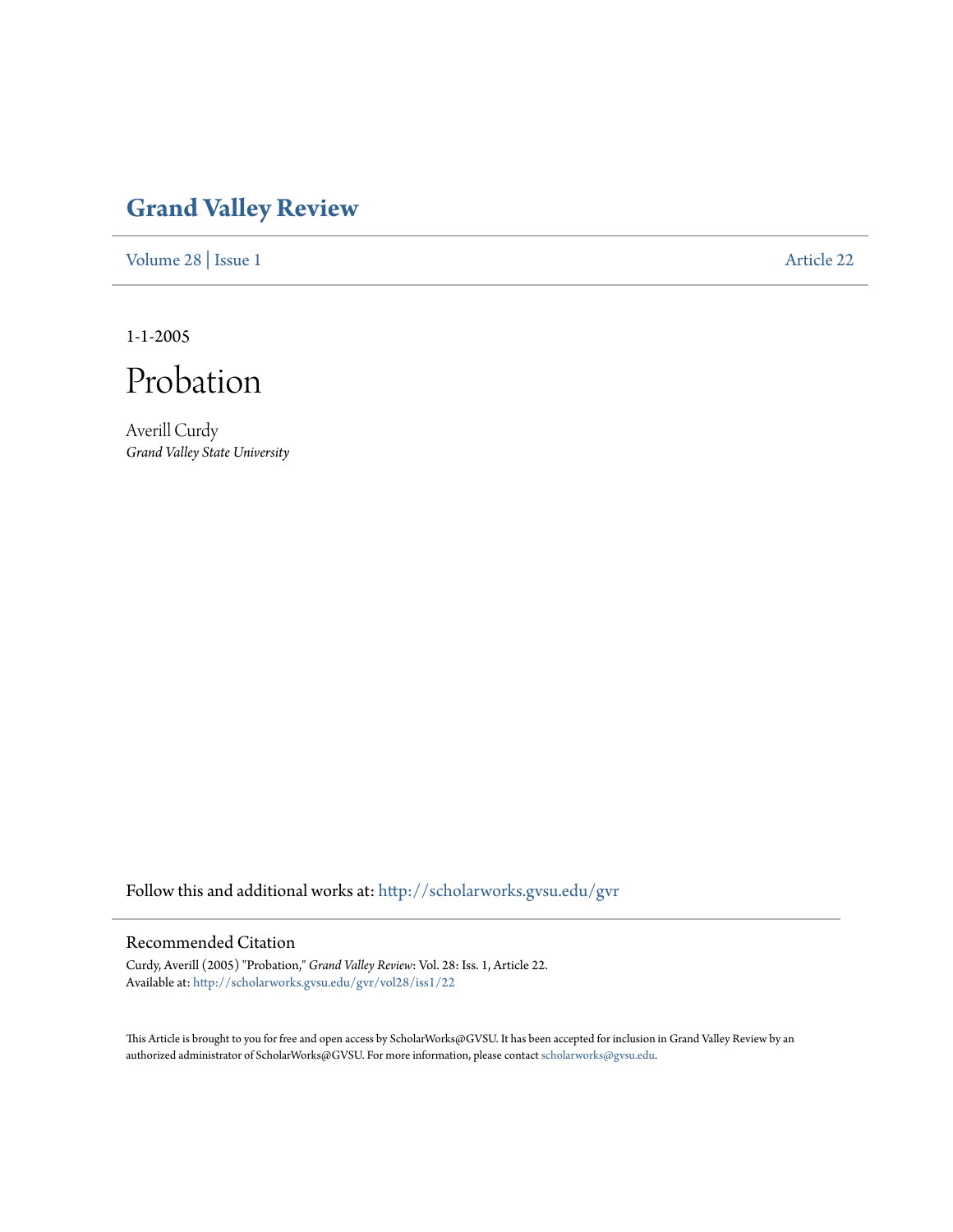## **PROBATION**

The cheap dropped ceiling jumped like a pot-lid boiling when our upstairs neighbor chased his girl that winter. Falling out of

summer's skimpy tops she'd want our phone. Her plush lips creased. Not exactly blonde, but *luteous,* we thought. pleased the right word

was there for that shade of slightly slutty mermaid. Wincing, we'd hear him punch along the floor on crutches, a giant

bat trying to mince a mayfly. Sex and violence you called them; Blondie with Dagwood on crystal meth, I'd tell our friends

over dinners stewed in noise. Even his truck cowed. Black. smoked glass, outsized wheels flaunted like chrome knuckles we shrank from, ducked,